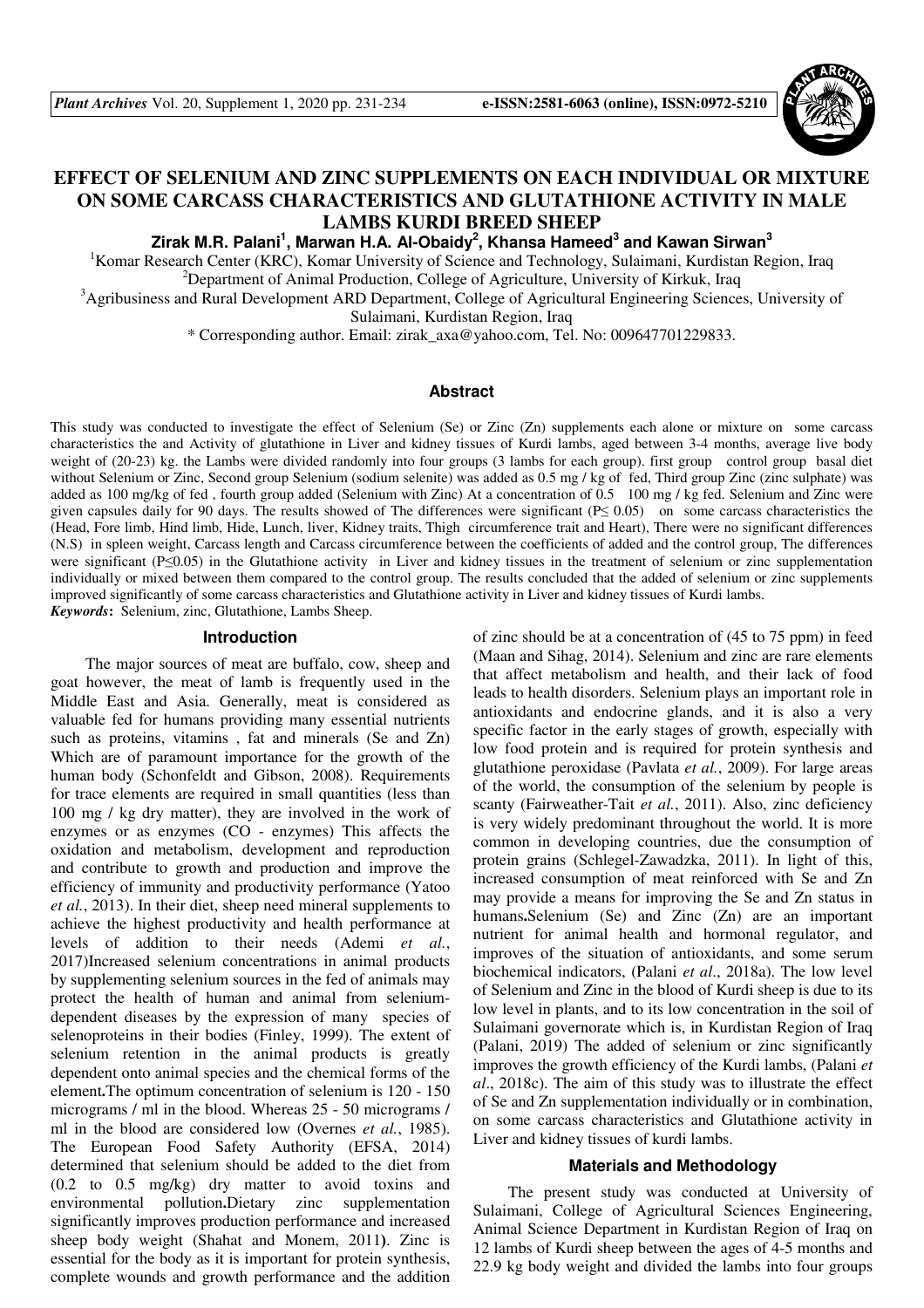of 3 lambs per Group I, the first group without any additives, the second group added Selenium (sodium selenate)  $Na<sub>2</sub>SeO<sub>3</sub>$ at a concentration of 0.5 mg / kg feed, the third group added Zinc (zinc sulfate)  $ZnSO<sub>4</sub>$  at a concentration of 100 mg / kg feed, the fourth group added (Selenium with Zinc) At a concentration of  $0.5 + 100$  mg / kg feed, the lambs were randomly distributed The lambs were fed 90 days and 3% of the animal's body weight was fed. The concentrations of the feed center were as follows: ground barley 60% wheat bran 26% soybean 12% table salt 1% limestone 0.5% vitamins and minerals mixture 0.5%. The chemical composition of the diet was dry matter 89.90%, organic matter 85.54%, crude protein 15.60%, crude fiber 7.40%, crude ether extract 2.19%, nitrogen-free extract 60.35%, ash 4.36%, digested protein 12.17%, and total digested nutrients 67.24% (NRC, 2001). As for coarse fodder, barley hay was given free to eat from it to reduce saturation, and to reach selenium and zinc to the animal was used empty gelatin capsules Weigh a minute amount of Sodium selenite (Se) and zinc sulphate (Zn) with a delicate sensitive scale and the weight of the diet consumed and then mixed in corn powder and fill in empty gelatin capsules and capsules were given to animals by mouth daily

in the morning as soon as fed. where the feed were cut off from the experiment animals for 12 hours before the end of fattening (90 days) all lambs were slaughtered for carcass quality estimation, After slaughter, Objective measurements of carcasses were recorded: Hide, Hind limb, Fore limb, Head, Lunch, Liver, Heart, Spleen, Kidney, Carcass length, Carcass circumference at chest and Thigh circumference, Glutathione in testicular tissue was estimated using the Moron *et al*. (1979) method .The study data were analyzed statistically using Complete Randomized Design (CRD) to determine the influence of additives selenium and Zinc separately and mixed between them) on the weight and size of testis and semen qualities. Data analysis was performed according to XLstat (2016) and then the significant differences were compared using the Duncan polynomial test (1955, Duncan).

## **Results and Discussion**

The results of (Table 1) showed significant differences (P≤0.05) in the treatment of selenium addition and the treatment of zinc addition and their mixture for Head, Fore limb, Hind limb and Hide Compared to the control group.

| <b>Table 1:</b> Effect of selement and zinc or their mixture on some external characteristics (Mean $\pm$ Standard Effor). |                     |                   |                     |                     |  |  |
|----------------------------------------------------------------------------------------------------------------------------|---------------------|-------------------|---------------------|---------------------|--|--|
|                                                                                                                            |                     |                   |                     |                     |  |  |
| Hide                                                                                                                       | <b>Hind limb</b>    | <b>Fore limb</b>  | <b>Head</b>         | <b>Treatment</b>    |  |  |
| (kg)                                                                                                                       | (g)                 | (g)               | (g)                 |                     |  |  |
| $3.35 \pm 0.07$ c                                                                                                          | $377.0 \pm 10.7$ c  | $374.3 \pm 6.3$ c | $1732.3 \pm 58.6 b$ | Treatment (Control) |  |  |
| $4.51 \pm 0.0 a$                                                                                                           | $462.3 \pm 41.3$ ab | $465.0 \pm 9.4 a$ | $1976.3 \pm 24.4 a$ | Treatment (Se)      |  |  |
| $4.09 \pm 0.1$ b                                                                                                           | $490.0 \pm 4.5$ a   | $455.0 \pm 3.7 a$ | $2029.6 \pm 49.1$ a | Treatment (Zn)      |  |  |

 $3.96 \pm 0.0$  b  $408.0 \pm 11.3$  bc  $429.3 \pm 4.6$  b  $1971.0 \pm 34.7$  a Treatment (Se+Zn)

**Table 1 :** Effect of selenium and zinc or their mixture on some external characteristics (Mean ± Standard Error).

Means with different letters in rows are significantly different (P≤0.05).

Table (2) showed significant differences (P≤0.05) in Lunch, liver and Kidney traits where the weight of traits increased in selenium and zinc supplementation treatments or their combination compared to the control group. Also the differences were significant (P≤0.05) in Thigh circumference trait where increased in selenium treatment, zinc addition treatment and treatment or their combination compared to the control group. The differences were

significant ( $P \leq 0.05$ ) in Heart trait where the weight in treatment of selenium addition and zinc supplementation increased compared to treatment of addition of their mixture and control group. There were no significant differences (N.S) in spleen weight, Carcass length and Carcass circumference at chest in selenium or zinc supplementation treatments individually or in combination.

**Table 2 :** Some Carcass characteristics of lambs supplemented with of selenium and zinc or their mixture (Mean ±Standard Error).

| <b>Treatment</b><br>$(Se+Zn)$ | <b>Treatment</b> $(Zn)$ | <b>Treatment</b><br>(Se) | (Treatment)<br>Control) | <b>Parameters</b>                      |
|-------------------------------|-------------------------|--------------------------|-------------------------|----------------------------------------|
| $571.0 \pm 5.8$ c             | $651.3 \pm 6.6$ a       | $607.3 \pm 6.8$ b        | $52.0 \pm 12.0$ d       | Lunch $(g)$                            |
| $583.6 \pm 2.3$ a             | $576.0 \pm 4.7$ a       | $606.3 \pm 12.4$ a       | $464.0 \pm 19.6 b$      | Liver $(g)$                            |
| $142.3 \pm 4.9 b$             | $165.6 \pm 5.4$ a       | $159.3 \pm 3.8$ a        | $127.0 \pm 6.0 b$       | Heart $(g)$                            |
| $67.3 \pm 1.8$ a              | $65.6 \pm 4.6$ a        | $58.3 \pm 4.9 a$         | $52.6 \pm 4.9 a$        | Spleen $(g)$                           |
| $107.3 \pm 9.3$ a             | $107.0 \pm 4.7$ a       | $106.0 \pm 3.2 a$        | $82.0 \pm 4.0 b$        | Kidney $(g)$                           |
| $60.3 \pm 0.3$ b              | $61.6 \pm 1.7$ b        | $68.0 \pm 1.5 a$         | $64.3 \pm 2.6$ ab       | Carcass length (cm)                    |
| $37.3 \pm 0.8$ a              | $35.5 \pm 1.2$ a        | $38.0 \pm 0.7 a$         | $\pm$ 1.4 a34.8         | Carcass circumference at<br>chest (cm) |
| $41.6 \pm 0.3$ a              | $40.3 \pm 0.3$ b        | $42.3 \pm 0.3$ a         | $38.2 \pm 0.3$ c        | Thigh circumference (cm)               |

Means with different letters in rows are significantly different (P≤0.05).

In the present study Selenium or Zinc or mixed supplemented groups had higher weight gains than the unsupplemented groups. Kumar *et al.* (2008) observed significantly (P≤0.05) higher growth rate in lambs with Selenium (0.15 or 0.3 ppm) Similar reports were recorded by Rodrigues *et al.* (2006). However, the results of this study are disagreeing with the finding of researches which established by Vignola *et al.* (2009) observed no significant (N.S) effect of Se supplementation (sodium selenite, 0.3 or 0.45 ppm) to the basal diet (0.13 ppm) on carcass yield. Lee *et al.* (2007)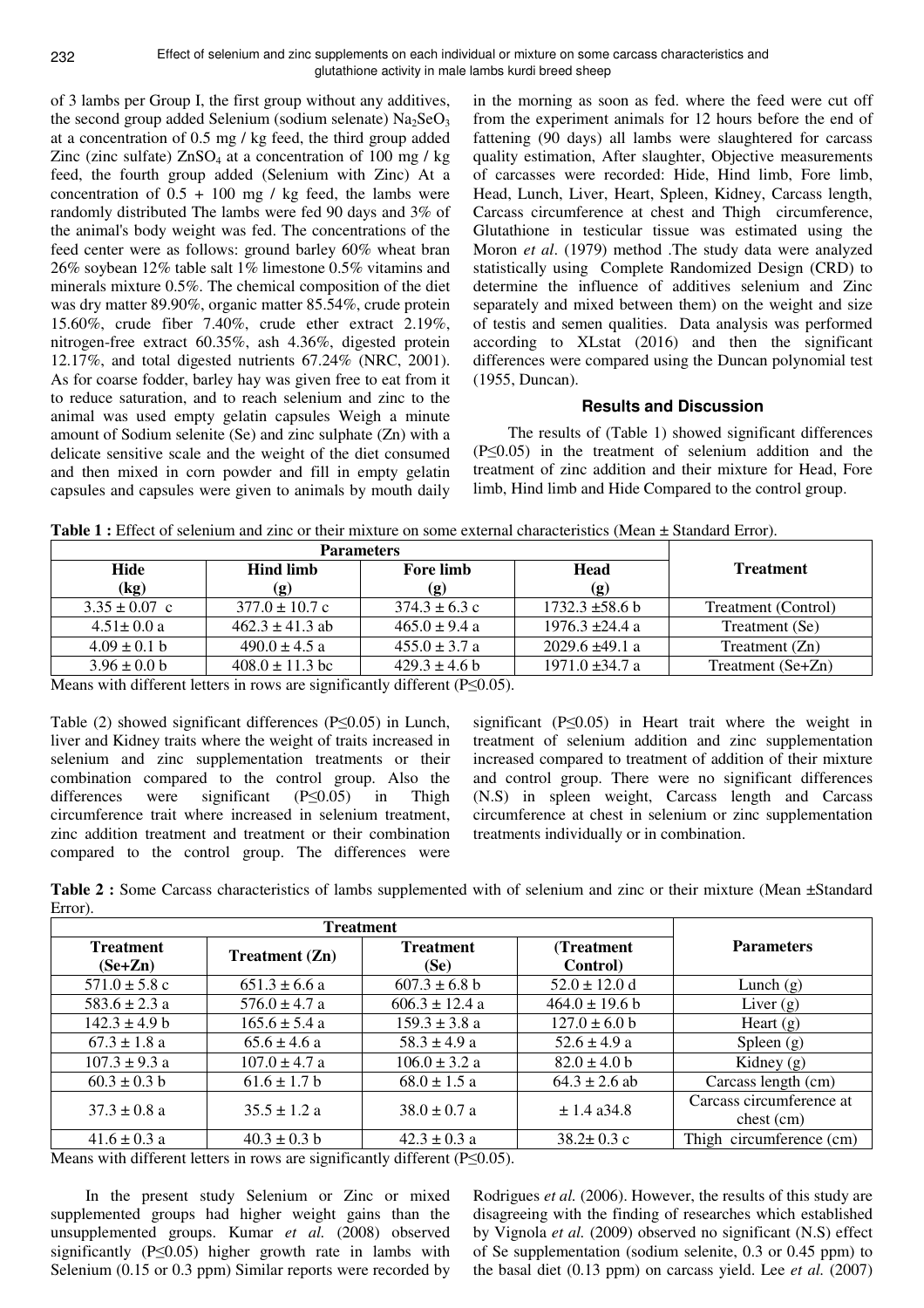observed no significant changes in carcass characteristics with dietary Selenium (sodium selenite, 0.9 mg/kg DM) supplementation.

This may be due to the ability of the mineral elements to stimulate the building of skeletal muscle fibers (Rannem *et al.,* 1995). Zinc also plays a role in cell division because of its association with nucleic acids. Zinc is essential for growth hormones and stimulates thyroid hormones because of their important role in metabolism (Zhao *et al.*, 2016). Selenium is a very specific factor in the initial growth stages, especially with the decrease in food protein. Selenium is involved in the construction of protein in mitochondria (Pavlata *et al.*, 2009). is found out t the low level of selenium and zinc in the blood of Kurdi sheep is due to its low level in plants, and to its low concentration in the soil of Sulaimani governorate which is in Iraq Kurdistan Region, and therefore when adding improves the growth of lambs Palani (2019). The added of selenium or zinc significantly improves the growth efficiency of the Kurdi lambs, Palani *et al*. (2018c).

**Table 3 :** Activity of glutathione (GSH) in liver and Kidney of lambs supplemented with of selenium and zinc or their mixture. GSH concentration ( $\mu$  mol/g wet tissue) (Mean  $\pm$  Standard Error).

| <b>Treatment</b><br>$(Se+Zn)$                                                                                                                        | <b>Treatment</b><br>Treatment<br>Zn) |                   | (Treatment Control) | <b>Parameters</b> |  |
|------------------------------------------------------------------------------------------------------------------------------------------------------|--------------------------------------|-------------------|---------------------|-------------------|--|
| $1.958.6 \pm 3.1 \text{ a}$                                                                                                                          | $1.392.0 \pm 5.4$ a                  | $1.408 \pm 9.4$ a | $0.681 \pm 8.4$ b   | Liver             |  |
| $2.087 \pm 7.9$ a                                                                                                                                    | $1.718 \pm 5.3 a$                    | $1.766 \pm 3.2 a$ | $0.823 \pm 4.2$ b   | Kidney            |  |
| $\mathbf{M}$ and $\mathbf{M}$ and $\mathbf{M}$ and $\mathbf{M}$ and $\mathbf{M}$ and $\mathbf{M}$ and $\mathbf{M}$ and $\mathbf{M}$ and $\mathbf{M}$ |                                      |                   |                     |                   |  |

Means with different letters in rows are significantly different (P≤0.05).

Table 3 showed that glutathione activity in Liver tissues increased in selenium and zinc supplementation or a combination of them compared with the control group. The differences were significant (P≤0.05) and glutathione activity at the addition of selenium with zinc was higher compared to other treatments. Glutathione activity increased significantly and differences were significant (P≤0.05) in kidney tissues in the treatment of selenium or zinc supplementation individually or mixed between them compared to the control group. Glutathione activity in kidney tissues when selenium was added with zinc was higher compared with other treatments.

The deposition of Selenium in the livers and kidney of calves fed Selenium-yeast was increased. In experiment of Scholz *et al.* (1981) the Se concentrations in livers positively correlated with those in the feed. As observed also by other authors (Scholz *et al.*, 1981; Daun and Åkesson, 2004), the activity of GSH-Px in the livers and kidney responded well to dietary Selenium and Zinc supplementation in the present experiment.

This is because selenium and zinc are catalysts for the synthesis of antioxidants and glutathione enzymes, which increases the antioxidant state (Berte Ismann *et al.*, 2007). The concentration of selenium in the blood is associated with the activity of glutathione peroxidase, which indicates that selenium in the blood is associated with glutathione (Whangar and Belstein 1986,). Selenium (Se) is an important nutrient for animal health, and improves of the situation of antioxidants, Palani *et al.* (2018a). It was indicated the added of Selenium or Zinc supplements improve significantly of the case of antioxidants of Kurdi male lambs, Palani *et al*. (2018c).

## **Conclusions**

Present investigation has shown the beneficial effect of supplementation of selenium and zinc on some carcass characteristics and Glutathione activity in Liver and kidney tissues which may provide better protection to from oxidative damage. Which may play a role in good on growth efficiency of kurdi lambs.

# **References**

- Ademi, A.; Bernhoft, A.; Govasmark, E.; Bytyqi, H.; Sivertsen, T. and. Singh, B. R. (2017). Selenium and other mineral concentrations in feed and sheep's blood in Kosovo1. Transl. Anim. Sci.,1: 97–107.
- Daun, C. and Akesson, B. (2004). Comparison of glutathione peroxidase activity, and of total and soluble selenium content in two muscles from chicken, turkey, duck, ostrich and lamb. Food Chemistry, 85: 295-303.
- EFSA (2014). Scientific Opinion on the safety and efficacy of DL-selenomethionine as a feed additive for all animal species1.EFSA; 12(2): 3567.
- EL-Shahat, K.H. and Monem, A.U.M. (2011). Effect of Dietary Supplementation with Vitamin E and /or Selenium on Metabolic and Reproductive Performance of Egyptian Baladi Ewes under Subtropical Conditions. World Applied Sciences Journal 12 (9): 1492-1499.
- Fairweather-Tait; S.J.; Bao, Y.; Broadley, M.R.; Collings, R.; Ford, D.; Hesketh, J.E. and Hurst, R. (2011). Selenium in human health and disease. Antioxid. Redox. Signal. 14: 1337-1383.
- Fairweather-Tait; S.J.; Bao, Y.; Broadley, M.R.; Collings, R.; Ford, D.; Hesketh, J.E. and Hurst, R. (2011). Selenium in human health and disease. Antioxid. Redox. Signal. 14: 1337-1383.
- Finley; J.W. (1999). Does selenium accumulation in meat confer a health benefit to the consumer? Proc. Am. Soc. Anim. Sci. Available: http://www.asas.org/JAS/symposia/proceedings/09 11.pdf. Accessed Nov. 24, 2005.
- Kumar, N.; Garg, A.K.; Mudgal, V.; Dass, R.S.; Chaturvedi, V.K and Varshney V.P. (2008). Effect of different levels of selenium supplementation on growth rate, nutrient utilization, blood metabolic profile, and immune response in lambs. Biol. Trace Elem. Res., 126: 44–56.
- Lee, S.H.; Park, B.Y.; Yeo, J.M. Sung, S.; Lee, J.H.; Ha, J.K. and Wa, Y. (2007). Effects of different selenium sources on performance, carcass characteristics, plasma glutathione peroxidase activity and selenium deposition in finishing hanwoo steers. Asian-Aust. J. Anim. Sci., 20(2): 229–236.